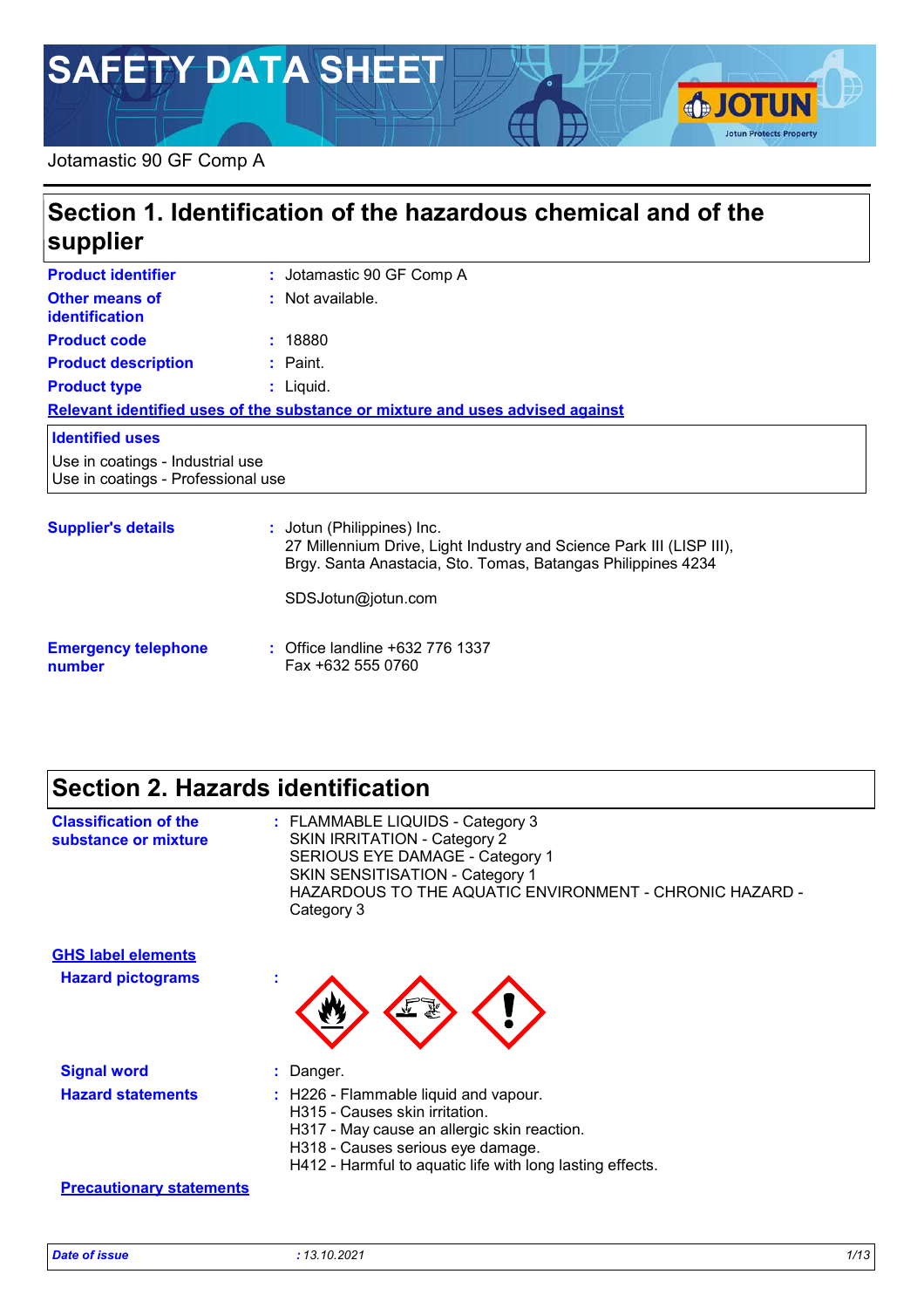### **Section 2. Hazards identification**

| <b>Prevention</b> | : P280 - Wear protective gloves. Wear eye or face protection.<br>P210 - Keep away from heat, hot surfaces, sparks, open flames and other ignition<br>sources. No smoking.<br>P273 - Avoid release to the environment.<br>P261 - Avoid breathing vapour.                                                                                                                                                                                                                         |
|-------------------|---------------------------------------------------------------------------------------------------------------------------------------------------------------------------------------------------------------------------------------------------------------------------------------------------------------------------------------------------------------------------------------------------------------------------------------------------------------------------------|
| <b>Response</b>   | : P362 - Take off contaminated clothing and wash before reuse.<br>P363 - Wash contaminated clothing before reuse.<br>P302 + P352 - IF ON SKIN: Wash with plenty of water.<br>P333 + P313 - If skin irritation or rash occurs: Get medical advice or attention.<br>P305 + P351 + P338, P310 - IF IN EYES: Rinse cautiously with water for several<br>minutes. Remove contact lenses, if present and easy to do. Continue rinsing.<br>Immediately call a POISON CENTER or doctor. |
| <b>Storage</b>    | : P403 + P235 - Store in a well-ventilated place. Keep cool.                                                                                                                                                                                                                                                                                                                                                                                                                    |
| <b>Disposal</b>   | : P501 - Dispose of contents and container in accordance with all local, regional,<br>national and international regulations.                                                                                                                                                                                                                                                                                                                                                   |

**Other hazards which do not :** None known. **result in classification**

### **Section 3. Composition and information of the ingredients of the hazardous chemical**

| Substance/mixture     | : Mixture        |
|-----------------------|------------------|
| <b>Other means of</b> | : Not available. |
| <i>identification</i> |                  |

#### **CAS number/other identifiers**

| <b>CAS</b> number   | : Not applicable. |
|---------------------|-------------------|
| <b>EC</b> number    | : Mixture.        |
| <b>Product code</b> | : 18880           |

| <b>Ingredient name</b>                                                    | $\frac{9}{6}$ | <b>CAS number</b> |
|---------------------------------------------------------------------------|---------------|-------------------|
| epoxy resin (MW $\leq$ 700)                                               | $≤14$         | 1675-54-3         |
| 4,4'-Isopropylidenediphenol, oligomeric reaction products with 1-chloro-  | ≤8.6          | 67989-52-0        |
| 2,3-epoxypropane, reaction products with fatty acids, C18-unsatd., dimers |               |                   |
| xylene                                                                    | ≤10           | 1330-20-7         |
| hydrocarbons, c9-unsatd., polymd.                                         | ≤5            | 71302-83-5        |
| 2-methylpropan-1-ol                                                       | ≤5            | 78-83-1           |
| glycidyl ether of 3-alkyl phenol                                          | ≤5            | 68413-24-1        |
| benzyl alcohol                                                            | וצ≥           | 100-51-6          |
| ethylbenzene                                                              | וצ≥           | $100 - 41 - 4$    |
| Phenol, methylstyrenated                                                  | ≤3            | 68512-30-1        |
| Phenol, styrenated                                                        | ≤1.5          | 61788-44-1        |

**There are no additional ingredients present which, within the current knowledge of the supplier and in the concentrations applicable, are classified as hazardous to health or the environment and hence require reporting in this section.**

**Occupational exposure limits, if available, are listed in Section 8.**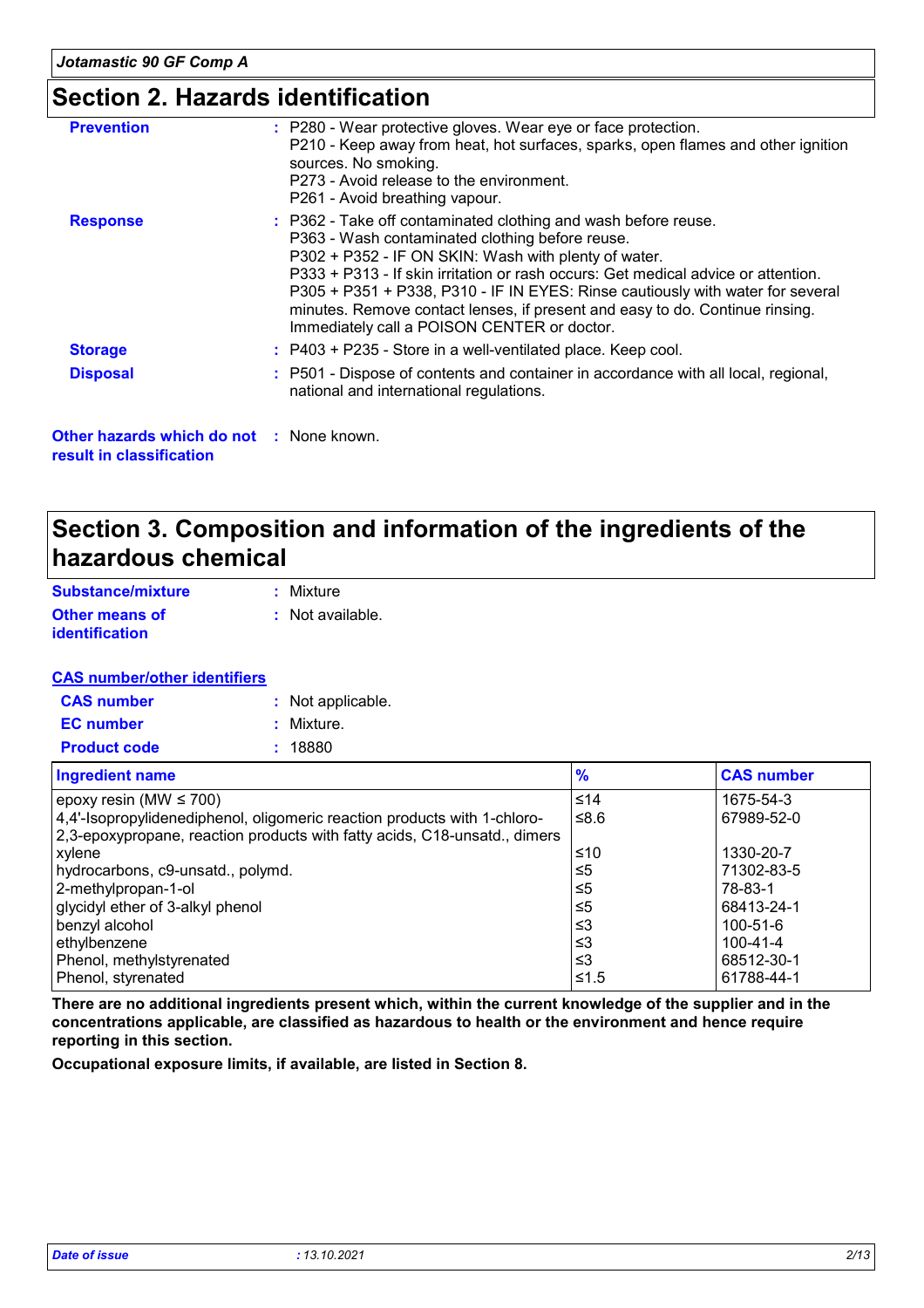## **Section 4. First aid measures**

|                     | <b>Description of necessary first aid measures</b>                                                                                                                                                                                                                                                                                                                                                                                                                                                                                                                                                                                                                                                                                                                                                                                                                                   |
|---------------------|--------------------------------------------------------------------------------------------------------------------------------------------------------------------------------------------------------------------------------------------------------------------------------------------------------------------------------------------------------------------------------------------------------------------------------------------------------------------------------------------------------------------------------------------------------------------------------------------------------------------------------------------------------------------------------------------------------------------------------------------------------------------------------------------------------------------------------------------------------------------------------------|
| <b>Eye contact</b>  | : Get medical attention immediately. Call a poison center or physician. Immediately<br>flush eyes with plenty of water, occasionally lifting the upper and lower eyelids.<br>Check for and remove any contact lenses. Continue to rinse for at least 10 minutes.<br>Chemical burns must be treated promptly by a physician.                                                                                                                                                                                                                                                                                                                                                                                                                                                                                                                                                          |
| <b>Inhalation</b>   | Get medical attention immediately. Call a poison center or physician. Remove<br>victim to fresh air and keep at rest in a position comfortable for breathing. If it is<br>suspected that fumes are still present, the rescuer should wear an appropriate mask<br>or self-contained breathing apparatus. If not breathing, if breathing is irregular or if<br>respiratory arrest occurs, provide artificial respiration or oxygen by trained personnel.<br>It may be dangerous to the person providing aid to give mouth-to-mouth<br>resuscitation. If unconscious, place in recovery position and get medical attention<br>immediately. Maintain an open airway. Loosen tight clothing such as a collar, tie,<br>belt or waistband.                                                                                                                                                  |
| <b>Skin contact</b> | Get medical attention immediately. Call a poison center or physician. Wash with<br>plenty of soap and water. Remove contaminated clothing and shoes. Wash<br>contaminated clothing thoroughly with water before removing it, or wear gloves.<br>Continue to rinse for at least 10 minutes. Chemical burns must be treated promptly<br>by a physician. In the event of any complaints or symptoms, avoid further exposure.<br>Wash clothing before reuse. Clean shoes thoroughly before reuse.                                                                                                                                                                                                                                                                                                                                                                                        |
| <b>Ingestion</b>    | Get medical attention immediately. Call a poison center or physician. Wash out<br>mouth with water. Remove dentures if any. Remove victim to fresh air and keep at<br>rest in a position comfortable for breathing. If material has been swallowed and the<br>exposed person is conscious, give small quantities of water to drink. Stop if the<br>exposed person feels sick as vomiting may be dangerous. Do not induce vomiting<br>unless directed to do so by medical personnel. If vomiting occurs, the head should<br>be kept low so that vomit does not enter the lungs. Chemical burns must be treated<br>promptly by a physician. Never give anything by mouth to an unconscious person.<br>If unconscious, place in recovery position and get medical attention immediately.<br>Maintain an open airway. Loosen tight clothing such as a collar, tie, belt or<br>waistband. |

#### **Most important symptoms/effects, acute and delayed**

| <b>Potential acute health effects</b> |                                                                                                                                |
|---------------------------------------|--------------------------------------------------------------------------------------------------------------------------------|
| <b>Eye contact</b>                    | : Causes serious eye damage.                                                                                                   |
| <b>Inhalation</b>                     | No known significant effects or critical hazards.                                                                              |
| <b>Skin contact</b>                   | Causes skin irritation. May cause an allergic skin reaction.                                                                   |
| <b>Ingestion</b>                      | : No known significant effects or critical hazards.                                                                            |
| <b>Over-exposure signs/symptoms</b>   |                                                                                                                                |
| <b>Eye contact</b>                    | : Adverse symptoms may include the following:<br>pain<br>watering<br>redness                                                   |
| <b>Inhalation</b>                     | : No specific data.                                                                                                            |
| <b>Skin contact</b>                   | : Adverse symptoms may include the following:<br>pain or irritation<br>redness<br>blistering may occur                         |
| <b>Ingestion</b>                      | : Adverse symptoms may include the following:<br>stomach pains                                                                 |
|                                       | <b>Indication of immediate medical attention and special treatment needed, if necessary</b>                                    |
| <b>Notes to physician</b>             | : Treat symptomatically. Contact poison treatment specialist immediately if large<br>quantities have been ingested or inhaled. |
| <b>Specific treatments</b>            | : No specific treatment.                                                                                                       |
|                                       |                                                                                                                                |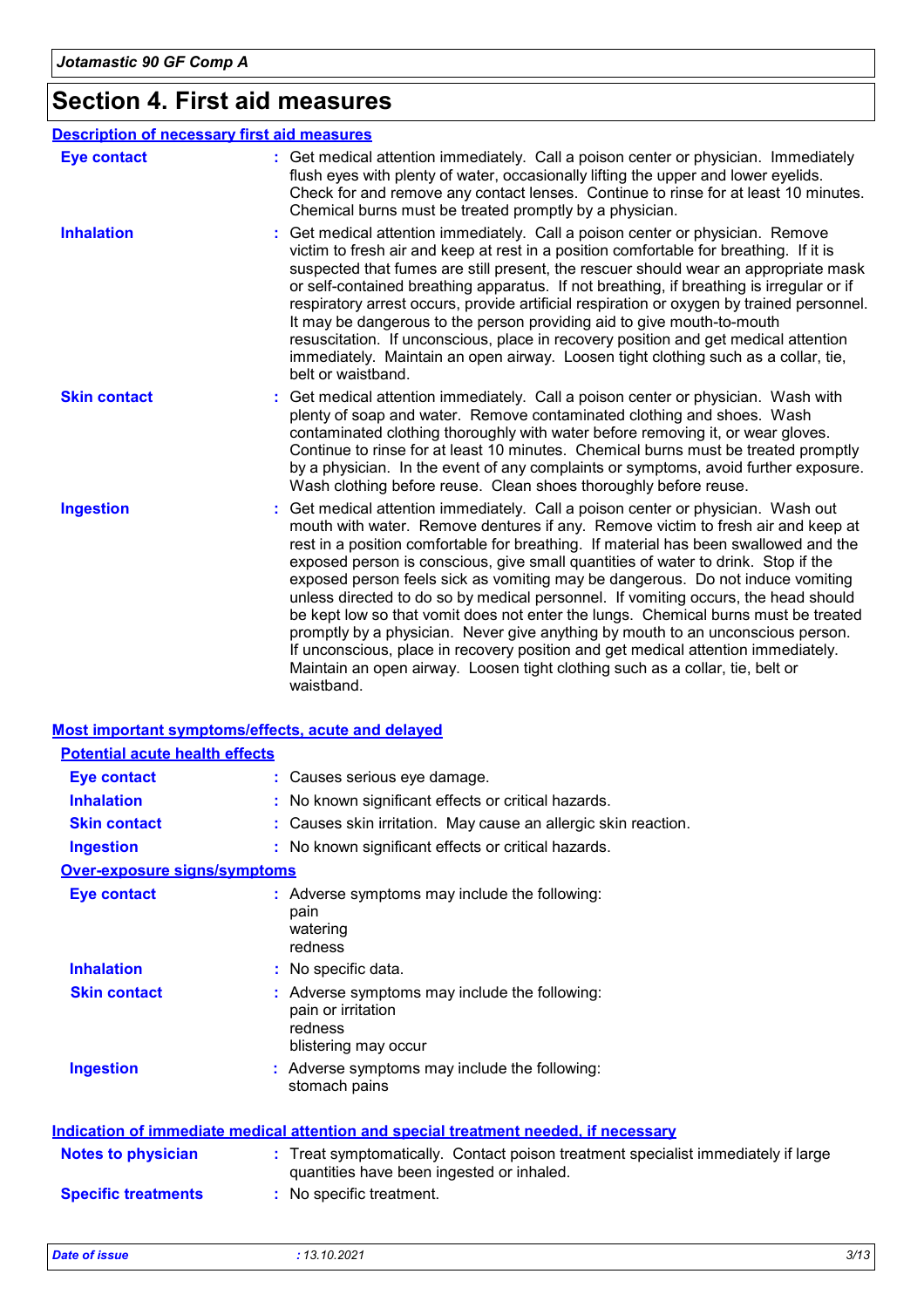### **Section 4. First aid measures**

| thoroughly with water before removing it, or wear gloves. |
|-----------------------------------------------------------|
|-----------------------------------------------------------|

**See toxicological information (Section 11)**

## **Section 5. Firefighting measures**

| <b>Extinguishing media</b>                               |                                                                                                                                                                                                                                                                                                                                                                                                                                    |
|----------------------------------------------------------|------------------------------------------------------------------------------------------------------------------------------------------------------------------------------------------------------------------------------------------------------------------------------------------------------------------------------------------------------------------------------------------------------------------------------------|
| <b>Suitable extinguishing</b><br>media                   | : Use dry chemical, $CO2$ , water spray (fog) or foam.                                                                                                                                                                                                                                                                                                                                                                             |
| <b>Unsuitable extinguishing</b><br>media                 | : Do not use water jet.                                                                                                                                                                                                                                                                                                                                                                                                            |
| <b>Specific hazards arising</b><br>from the chemical     | : Flammable liquid and vapour. Runoff to sewer may create fire or explosion hazard.<br>In a fire or if heated, a pressure increase will occur and the container may burst, with<br>the risk of a subsequent explosion. This material is harmful to aquatic life with long<br>lasting effects. Fire water contaminated with this material must be contained and<br>prevented from being discharged to any waterway, sewer or drain. |
| <b>Hazardous thermal</b><br>decomposition products       | : Decomposition products may include the following materials:<br>carbon dioxide<br>carbon monoxide<br>halogenated compounds<br>metal oxide/oxides                                                                                                                                                                                                                                                                                  |
| <b>Special protective actions</b><br>for fire-fighters   | : Promptly isolate the scene by removing all persons from the vicinity of the incident if<br>there is a fire. No action shall be taken involving any personal risk or without<br>suitable training. Move containers from fire area if this can be done without risk.<br>Use water spray to keep fire-exposed containers cool.                                                                                                      |
| <b>Special protective</b><br>equipment for fire-fighters | : Fire-fighters should wear appropriate protective equipment and self-contained<br>breathing apparatus (SCBA) with a full face-piece operated in positive pressure<br>mode.                                                                                                                                                                                                                                                        |

## **Section 6. Accidental release measures**

**Environmental precautions Personal precautions, protective equipment and emergency procedures :** Avoid dispersal of spilt material and runoff and contact with soil, waterways, drains **:** No action shall be taken involving any personal risk or without suitable training. Evacuate surrounding areas. Keep unnecessary and unprotected personnel from entering. Do not touch or walk through spilt material. Shut off all ignition sources. No flares, smoking or flames in hazard area. Do not breathe vapour or mist. Provide adequate ventilation. Wear appropriate respirator when ventilation is inadequate. Put on appropriate personal protective equipment. and sewers. Inform the relevant authorities if the product has caused environmental pollution (sewers, waterways, soil or air). Water polluting material. May be harmful to the environment if released in large quantities. **Methods and material for containment and cleaning up For non-emergency personnel For emergency responders** : If specialised clothing is required to deal with the spillage, take note of any information in Section 8 on suitable and unsuitable materials. See also the information in "For non-emergency personnel".

| <b>Small spill</b> | : Stop leak if without risk. Move containers from spill area. Use spark-proof tools and<br>explosion-proof equipment. Dilute with water and mop up if water-soluble.<br>Alternatively, or if water-insoluble, absorb with an inert dry material and place in an<br>appropriate waste disposal container. Dispose of via a licensed waste disposal<br>contractor. |
|--------------------|------------------------------------------------------------------------------------------------------------------------------------------------------------------------------------------------------------------------------------------------------------------------------------------------------------------------------------------------------------------|
|                    |                                                                                                                                                                                                                                                                                                                                                                  |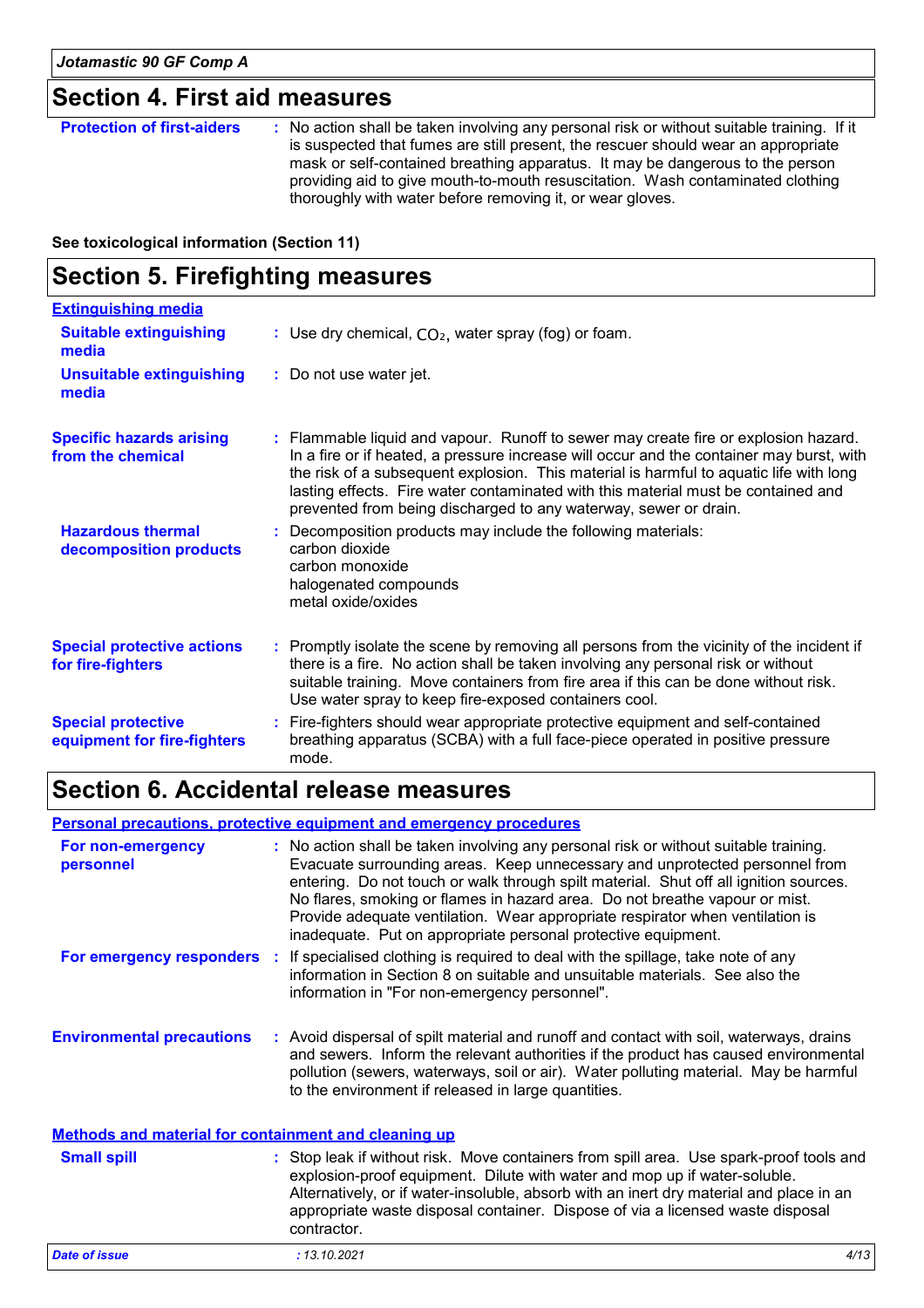## **Section 6. Accidental release measures**

| <b>Large spill</b> | : Stop leak if without risk. Move containers from spill area. Use spark-proof tools and<br>explosion-proof equipment. Approach the release from upwind. Prevent entry into<br>sewers, water courses, basements or confined areas. Wash spillages into an<br>effluent treatment plant or proceed as follows. Contain and collect spillage with non-<br>combustible, absorbent material e.g. sand, earth, vermiculite or diatomaceous earth<br>and place in container for disposal according to local regulations (see Section 13).<br>Dispose of via a licensed waste disposal contractor. Contaminated absorbent<br>material may pose the same hazard as the spilt product. Note: see Section 1 for |
|--------------------|-----------------------------------------------------------------------------------------------------------------------------------------------------------------------------------------------------------------------------------------------------------------------------------------------------------------------------------------------------------------------------------------------------------------------------------------------------------------------------------------------------------------------------------------------------------------------------------------------------------------------------------------------------------------------------------------------------|
|                    | emergency contact information and Section 13 for waste disposal.                                                                                                                                                                                                                                                                                                                                                                                                                                                                                                                                                                                                                                    |

## **Section 7. Handling and storage**

| <b>Precautions for safe handling</b>                                             |                                                                                                                                                                                                                                                                                                                                                                                                                                                                                                                                                                                                                                                                                                                                                                                                                                                                                                                                                                                                                                 |
|----------------------------------------------------------------------------------|---------------------------------------------------------------------------------------------------------------------------------------------------------------------------------------------------------------------------------------------------------------------------------------------------------------------------------------------------------------------------------------------------------------------------------------------------------------------------------------------------------------------------------------------------------------------------------------------------------------------------------------------------------------------------------------------------------------------------------------------------------------------------------------------------------------------------------------------------------------------------------------------------------------------------------------------------------------------------------------------------------------------------------|
| <b>Protective measures</b>                                                       | : Put on appropriate personal protective equipment (see Section 8). Persons with a<br>history of skin sensitization problems should not be employed in any process in<br>which this product is used. Do not get in eyes or on skin or clothing. Do not breathe<br>vapour or mist. Do not ingest. Avoid release to the environment. Use only with<br>adequate ventilation. Wear appropriate respirator when ventilation is inadequate.<br>Do not enter storage areas and confined spaces unless adequately ventilated. Keep<br>in the original container or an approved alternative made from a compatible material,<br>kept tightly closed when not in use. Store and use away from heat, sparks, open<br>flame or any other ignition source. Use explosion-proof electrical (ventilating,<br>lighting and material handling) equipment. Use only non-sparking tools. Take<br>precautionary measures against electrostatic discharges. Empty containers retain<br>product residue and can be hazardous. Do not reuse container. |
| <b>Advice on general</b><br>occupational hygiene                                 | : Eating, drinking and smoking should be prohibited in areas where this material is<br>handled, stored and processed. Workers should wash hands and face before<br>eating, drinking and smoking. Remove contaminated clothing and protective<br>equipment before entering eating areas. See also Section 8 for additional<br>information on hygiene measures.                                                                                                                                                                                                                                                                                                                                                                                                                                                                                                                                                                                                                                                                   |
| <b>Conditions for safe storage,</b><br>including any<br><b>incompatibilities</b> | : Store in accordance with local regulations. Store in a segregated and approved<br>area. Store in original container protected from direct sunlight in a dry, cool and well-<br>ventilated area, away from incompatible materials (see Section 10) and food and<br>drink. Store locked up. Eliminate all ignition sources. Separate from oxidising<br>materials. Keep container tightly closed and sealed until ready for use. Containers<br>that have been opened must be carefully resealed and kept upright to prevent<br>leakage. Do not store in unlabelled containers. Use appropriate containment to<br>avoid environmental contamination. See Section 10 for incompatible materials<br>before handling or use.                                                                                                                                                                                                                                                                                                         |

## **Section 8. Exposure controls/personal protection**

#### **Control parameters**

### **Ingredient name Exposure limits Occupational exposure limits**

| =^~~~~~~~~                                         |
|----------------------------------------------------|
| DFG MAC-values list (Germany, 8/2020).             |
| Skin sensitiser.                                   |
| DOSH USECHH (Malaysia, 4/2000).                    |
| TWA: $434$ mg/m <sup>3</sup> 8 hours.              |
| TWA: 100 bpj 8 hours.                              |
| DOSH USECHH (Malaysia, 4/2000).                    |
| TWA: $152 \text{ mg/m}^3$ 8 hours.                 |
| TWA: 50 bpj 8 hours.                               |
| DFG MAC-values list (Germany, 8/2020).             |
| Absorbed through skin.                             |
| PEAK: 44 mg/m <sup>3</sup> , 4 times per shift, 15 |
| minutes.                                           |
| PEAK: 10 ppm, 4 times per shift, 15                |
| minutes.                                           |
|                                                    |
|                                                    |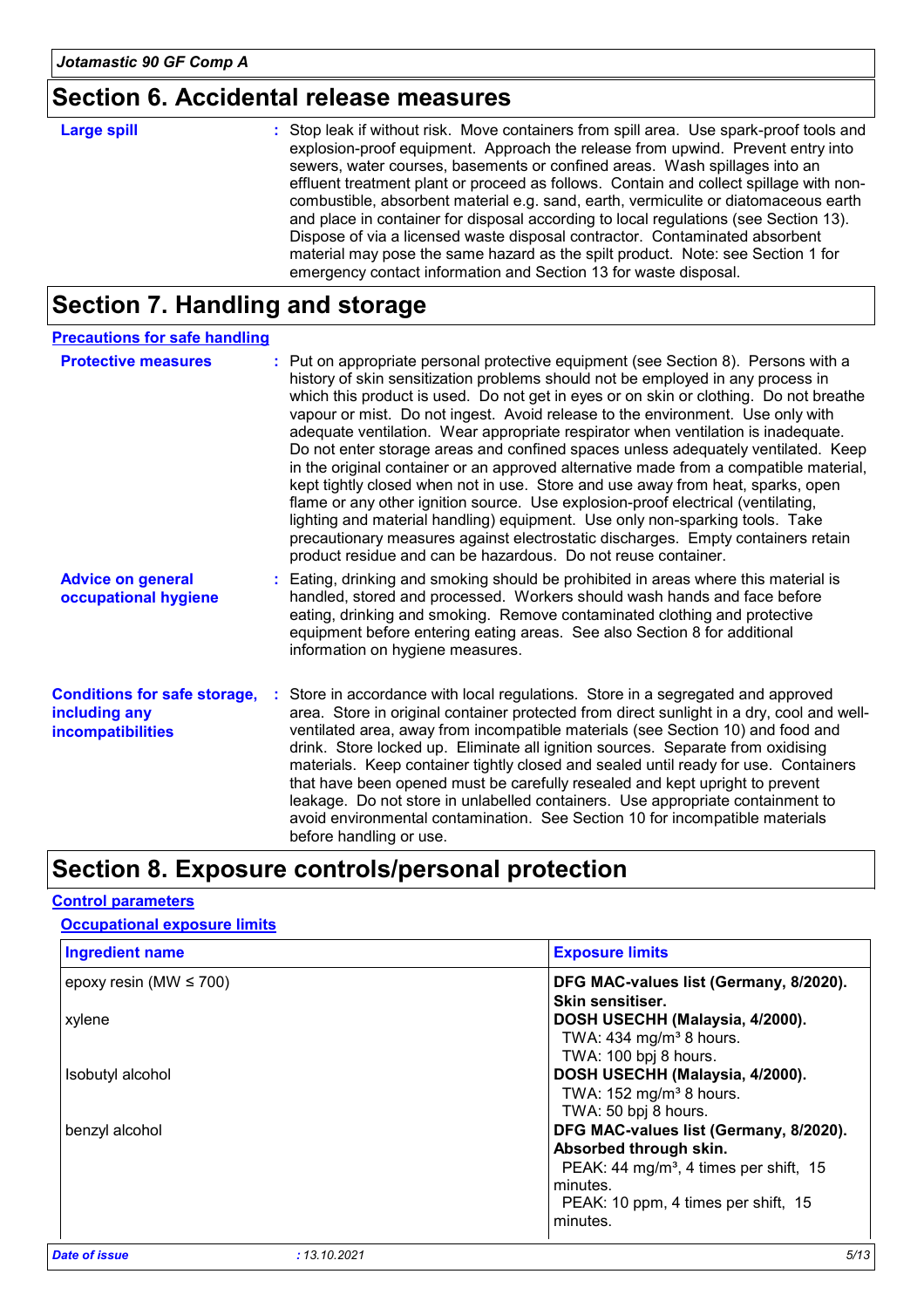## **Section 8. Exposure controls/personal protection**

| Ethyl benzene                              | TWA: 22 mg/m <sup>3</sup> 8 hours.<br>TWA: 5 ppm 8 hours.<br>DOSH USECHH (Malaysia, 4/2000).<br>TWA: 100 bpj 8 hours.<br>TWA: 434 mg/m <sup>3</sup> 8 hours.                                                                                                                                                                                                                                                                                                                                                                                                                                                                                                                                                                                                                                                                      |
|--------------------------------------------|-----------------------------------------------------------------------------------------------------------------------------------------------------------------------------------------------------------------------------------------------------------------------------------------------------------------------------------------------------------------------------------------------------------------------------------------------------------------------------------------------------------------------------------------------------------------------------------------------------------------------------------------------------------------------------------------------------------------------------------------------------------------------------------------------------------------------------------|
| <b>Appropriate engineering</b><br>controls | : Use only with adequate ventilation. Use process enclosures, local exhaust<br>ventilation or other engineering controls to keep worker exposure to airborne<br>contaminants below any recommended or statutory limits. The engineering controls<br>also need to keep gas, vapour or dust concentrations below any lower explosive<br>limits. Use explosion-proof ventilation equipment.                                                                                                                                                                                                                                                                                                                                                                                                                                          |
| <b>Environmental exposure</b><br>controls  | Emissions from ventilation or work process equipment should be checked to ensure<br>they comply with the requirements of environmental protection legislation. In some<br>cases, fume scrubbers, filters or engineering modifications to the process<br>equipment will be necessary to reduce emissions to acceptable levels.                                                                                                                                                                                                                                                                                                                                                                                                                                                                                                     |
| <b>Individual protection measures</b>      |                                                                                                                                                                                                                                                                                                                                                                                                                                                                                                                                                                                                                                                                                                                                                                                                                                   |
| <b>Hygiene measures</b>                    | : Wash hands, forearms and face thoroughly after handling chemical products, before<br>eating, smoking and using the lavatory and at the end of the working period.<br>Appropriate techniques should be used to remove potentially contaminated clothing.<br>Contaminated work clothing should not be allowed out of the workplace. Wash<br>contaminated clothing before reusing. Ensure that eyewash stations and safety<br>showers are close to the workstation location.                                                                                                                                                                                                                                                                                                                                                       |
| <b>Eye/face protection</b>                 | : Safety eyewear complying to EN 166 should be used when a risk assessment<br>indicates this is necessary to avoid exposure to liquid splashes, mists, gases or<br>dusts. If contact is possible, the following protection should be worn, unless the<br>assessment indicates a higher degree of protection: chemical splash goggles and/<br>or face shield. If inhalation hazards exist, a full-face respirator may be required<br>instead.                                                                                                                                                                                                                                                                                                                                                                                      |
| <b>Skin protection</b>                     |                                                                                                                                                                                                                                                                                                                                                                                                                                                                                                                                                                                                                                                                                                                                                                                                                                   |
| <b>Hand protection</b>                     | : Chemical-resistant, impervious gloves complying with an approved standard should<br>be worn at all times when handling chemical products if a risk assessment indicates<br>this is necessary. Considering the parameters specified by the glove manufacturer,<br>check during use that the gloves are still retaining their protective properties. It<br>should be noted that the time to breakthrough for any glove material may be<br>different for different glove manufacturers. In the case of mixtures, consisting of<br>several substances, the protection time of the gloves cannot be accurately<br>estimated.                                                                                                                                                                                                         |
|                                            | There is no one glove material or combination of materials that will give unlimited<br>resistance to any individual or combination of chemicals.<br>The breakthrough time must be greater than the end use time of the product.<br>The instructions and information provided by the glove manufacturer on use,<br>storage, maintenance and replacement must be followed.<br>Gloves should be replaced regularly and if there is any sign of damage to the glove<br>material.<br>Always ensure that gloves are free from defects and that they are stored and used<br>correctly.<br>The performance or effectiveness of the glove may be reduced by physical/chemical<br>damage and poor maintenance.<br>Barrier creams may help to protect the exposed areas of the skin but should not be<br>applied once exposure has occurred. |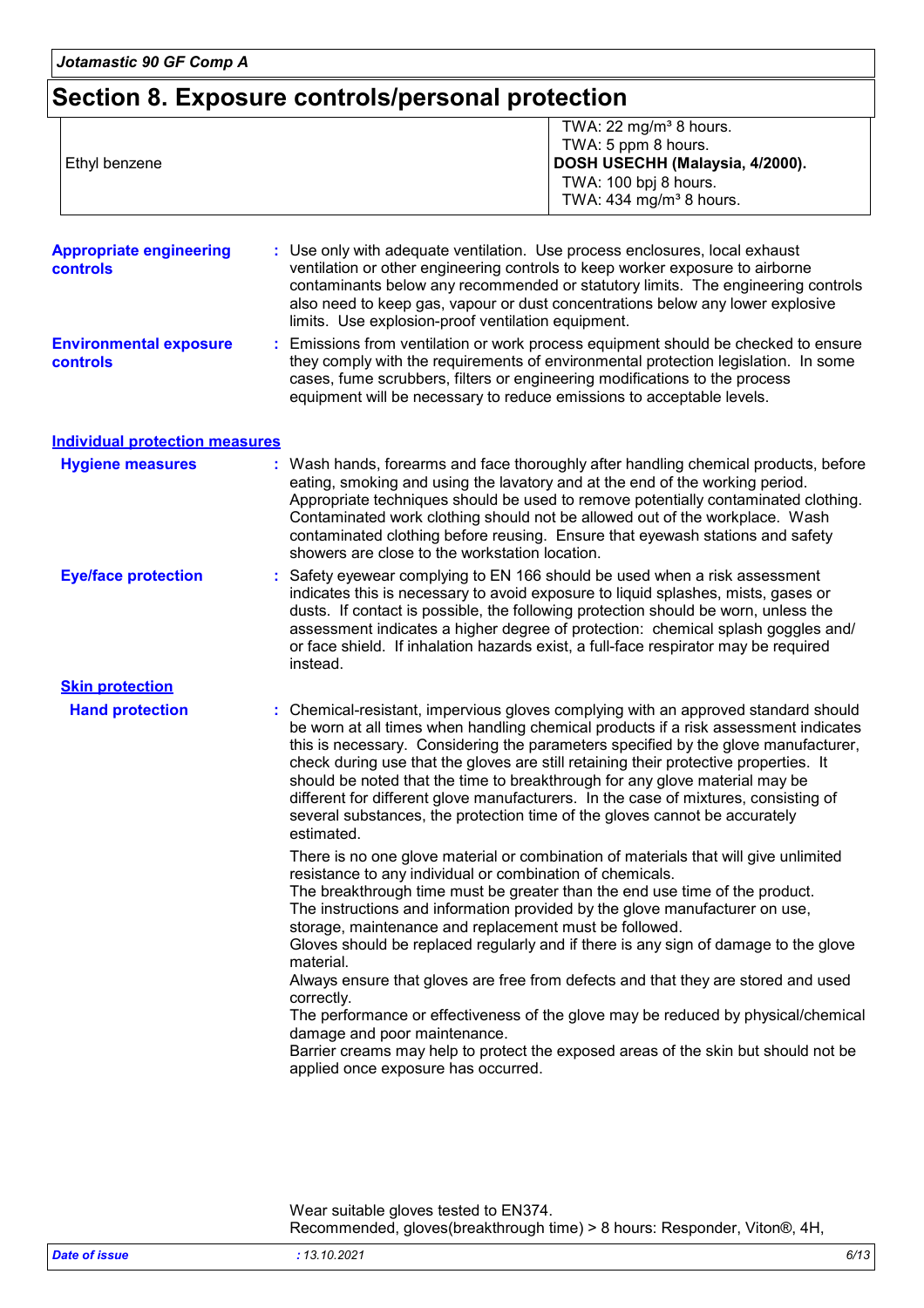## **Section 8. Exposure controls/personal protection**

|                               | Teflon<br>Not recommended, gloves (breakthrough time) < 1 hour: PVC                                                                                                                                                                                                                                                                                                                                                           |
|-------------------------------|-------------------------------------------------------------------------------------------------------------------------------------------------------------------------------------------------------------------------------------------------------------------------------------------------------------------------------------------------------------------------------------------------------------------------------|
|                               | May be used, gloves(breakthrough time) 4 - 8 hours: butyl rubber, nitrile rubber,<br>neoprene, polyvinyl alcohol (PVA)                                                                                                                                                                                                                                                                                                        |
| <b>Body protection</b>        | : Personal protective equipment for the body should be selected based on the task<br>being performed and the risks involved and should be approved by a specialist<br>before handling this product. When there is a risk of ignition from static electricity,<br>wear anti-static protective clothing. For the greatest protection from static<br>discharges, clothing should include anti-static overalls, boots and gloves. |
| <b>Other skin protection</b>  | : Appropriate footwear and any additional skin protection measures should be<br>selected based on the task being performed and the risks involved and should be<br>approved by a specialist before handling this product.                                                                                                                                                                                                     |
| <b>Respiratory protection</b> | : If workers are exposed to concentrations above the exposure limit, they must use a<br>respirator according to EN 140. Use respiratory mask with charcoal and dust filter<br>when spraying this product, according to EN 14387(as filter combination A2-P2). In<br>confined spaces, use compressed-air or fresh-air respiratory equipment. When use<br>of roller or brush, consider use of charcoalfilter.                   |

## **Section 9. Physical and chemical properties**

| <b>Appearance</b>                                 |                                                                                                                                             |
|---------------------------------------------------|---------------------------------------------------------------------------------------------------------------------------------------------|
| <b>Physical state</b>                             | $:$ Liquid.                                                                                                                                 |
| <b>Colour</b>                                     | : Grey, Red                                                                                                                                 |
| <b>Odour</b>                                      | : Characteristic.                                                                                                                           |
| <b>Odour threshold</b>                            | : Not applicable.                                                                                                                           |
| pH                                                | : Not applicable.                                                                                                                           |
| <b>Melting point</b>                              | : Not applicable.                                                                                                                           |
| <b>Boiling point</b>                              | : Lowest known value: $108^{\circ}$ C (226.4 $^{\circ}$ F) (2-methylpropan-1-ol). Weighted average:<br>228.81°C (443.9°F)                   |
| <b>Flash point</b>                                | : Closed cup: 33°C (91.4°F)                                                                                                                 |
| <b>Evaporation rate</b>                           | : Highest known value: 0.84 (ethylbenzene) Weighted average: 0.6compared with<br>butyl acetate                                              |
| <b>Flammability (solid, gas)</b>                  | : Not applicable.                                                                                                                           |
| Lower and upper explosive<br>(flammable) limits   | $: 0.8 - 13%$                                                                                                                               |
| <b>Vapour pressure</b>                            | : Highest known value: <1.6 kPa (<12 mm Hg) (at $20^{\circ}$ C) (2-methylpropan-1-ol).<br>Weighted average: 0.37 kPa (2.78 mm Hg) (at 20°C) |
| <b>Vapour density</b>                             | : Highest known value: 11.7 (Air = 1) (epoxy resin (MW $\leq$ 700)). Weighted average:<br>7.74 $(Air = 1)$                                  |
| <b>Relative density</b>                           | : 1.50588 to 1.589<br>q/cm <sup>3</sup>                                                                                                     |
| <b>Solubility</b>                                 | : Insoluble in the following materials: cold water and hot water.                                                                           |
| <b>Partition coefficient: n-</b><br>octanol/water | : Not available.                                                                                                                            |
| <b>Auto-ignition temperature</b>                  | : Lowest known value: >375°C (>707°F) (hydrocarbons, c9-unsatd., polymd.).                                                                  |
| <b>Decomposition temperature</b>                  | : Not available.                                                                                                                            |
| <b>Viscosity</b>                                  | : Kinematic (40°C): >0.205 cm <sup>2</sup> /s (>20.5 cSt)                                                                                   |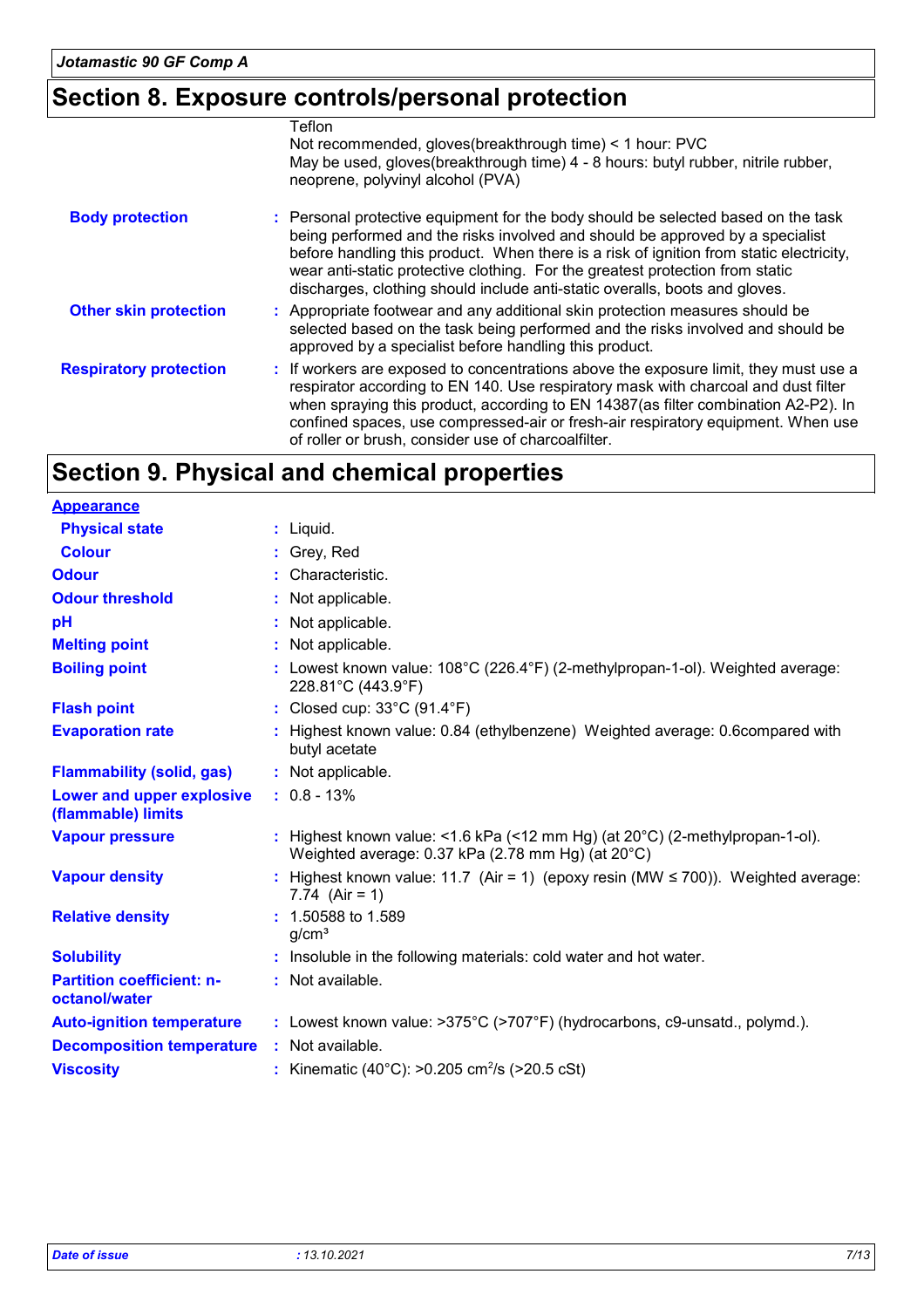## **Section 10. Stability and reactivity**

| <b>Reactivity</b>                            | : No specific test data related to reactivity available for this product or its ingredients.                                                                                 |
|----------------------------------------------|------------------------------------------------------------------------------------------------------------------------------------------------------------------------------|
| <b>Chemical stability</b>                    | : The product is stable.                                                                                                                                                     |
| <b>Possibility of hazardous</b><br>reactions | : Under normal conditions of storage and use, hazardous reactions will not occur.                                                                                            |
| <b>Conditions to avoid</b>                   | : Avoid all possible sources of ignition (spark or flame). Do not pressurise, cut, weld,<br>braze, solder, drill, grind or expose containers to heat or sources of ignition. |
| <b>Incompatible materials</b>                | : Reactive or incompatible with the following materials:<br>oxidising materials                                                                                              |
| <b>Hazardous decomposition</b><br>products   | : Under normal conditions of storage and use, hazardous decomposition products<br>should not be produced.                                                                    |

## **Section 11. Toxicological information**

#### **Information on toxicological effects**

#### **Acute toxicity**

| <b>Product/ingredient name</b> | <b>Result</b>                 | <b>Species</b> | <b>Dose</b>             | <b>Exposure</b> |
|--------------------------------|-------------------------------|----------------|-------------------------|-----------------|
| epoxy resin (MW $\leq$ 700)    | LD50 Dermal                   | Rabbit         | $20$ g/kg               |                 |
|                                | LD50 Oral                     | Mouse          | 15600 mg/kg             |                 |
| xylene                         | <b>LC50 Inhalation Vapour</b> | Rat            | $20$ mg/l               | 4 hours         |
|                                | LD50 Oral                     | Rat            | 4300 mg/kg              |                 |
|                                | <b>TDLo Dermal</b>            | Rabbit         | 4300 mg/kg              |                 |
| Isobutyl alcohol               | <b>LC50 Inhalation Vapour</b> | Rat            | 19200 mg/m <sup>3</sup> | 4 hours         |
|                                | LD50 Dermal                   | Rabbit         | 3400 mg/kg              |                 |
|                                | LD50 Oral                     | Rat            | 2460 mg/kg              |                 |
| benzyl alcohol                 | LD50 Oral                     | Rat            | 1230 mg/kg              |                 |
| Ethyl benzene                  | <b>LC50 Inhalation Vapour</b> | Rat - Male     | 17.8 mg/l               | 4 hours         |
|                                | LD50 Dermal                   | Rabbit         | >5000 mg/kg             | -               |
|                                | LD50 Oral                     | Rat            | 3500 mg/kg              |                 |
| Phenol, styrenated             | LD50 Dermal                   | Rabbit         | >5010 mg/kg             | -               |
|                                | LD50 Oral                     | Rat            | 2500 mg/kg              |                 |

#### **Irritation/Corrosion**

| <b>Product/ingredient name</b> | <b>Result</b>          | <b>Species</b> | <b>Score</b> | <b>Exposure</b> | <b>Observation</b> |
|--------------------------------|------------------------|----------------|--------------|-----------------|--------------------|
| epoxy resin (MW $\leq$ 700)    | Eyes - Severe irritant | Rabbit         |              | 24 hours 2      |                    |
|                                |                        |                |              | milligrams      |                    |
|                                | Skin - Mild irritant   | Rabbit         |              | 500             |                    |
|                                |                        |                |              | milligrams      |                    |
| xylene                         | Eyes - Mild irritant   | Rabbit         |              | 87 milligrams   |                    |
|                                | Skin - Mild irritant   | Rat            |              | 8 hours 60      |                    |
|                                |                        |                |              | microliters     |                    |
| Isobutyl alcohol               | Eyes - Irritant        | Mammal -       |              |                 |                    |
|                                |                        | species        |              |                 |                    |
|                                |                        | unspecified    |              |                 |                    |
|                                | Skin - Mild irritant   | Mammal -       |              |                 |                    |
|                                |                        | species        |              |                 |                    |
|                                |                        | unspecified    |              |                 |                    |
| benzyl alcohol                 | Eyes - Mild irritant   | Mammal -       |              |                 |                    |
|                                |                        | species        |              |                 |                    |
|                                |                        | unspecified    |              |                 |                    |
| Phenol, methylstyrenated       | Skin - Mild irritant   | Mammal -       |              |                 |                    |
|                                |                        | species        |              |                 |                    |
|                                |                        | unspecified    |              |                 |                    |
| Phenol, styrenated             | Eyes - Mild irritant   | Rabbit         |              | 0.1 Mililiters  | $\blacksquare$     |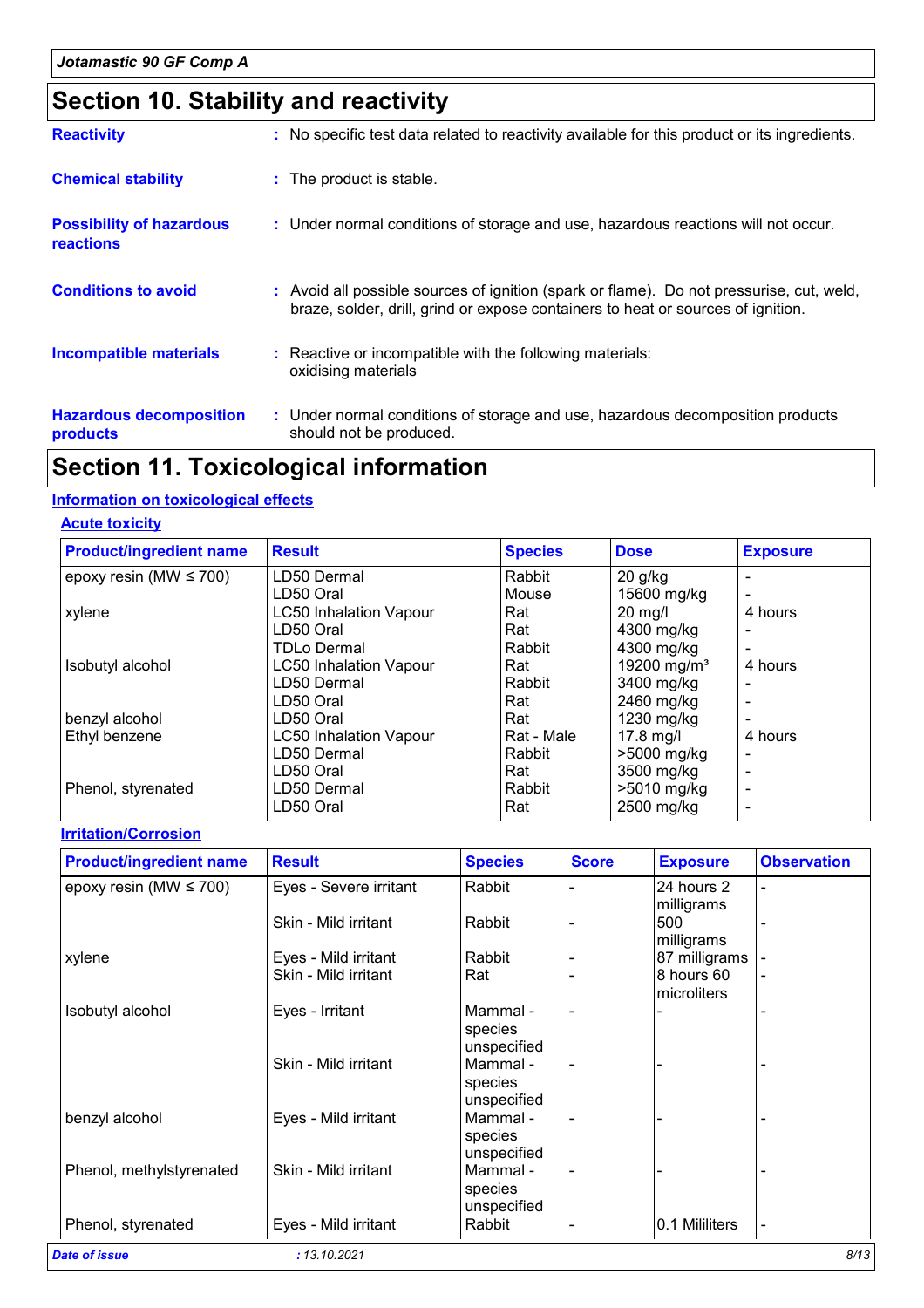## **Section 11. Toxicological information**

|  | Skin - Mild irritant | Rabbit                |     | 0.5 Mililiters |  |
|--|----------------------|-----------------------|-----|----------------|--|
|  | Skin - Mild irritant | l Mammal -<br>species | ' – |                |  |
|  |                      | unspecified           |     |                |  |

#### **Sensitisation**

| <b>Product/ingredient name</b>               | <b>Route of</b><br>exposure | <b>Species</b>                  | <b>Result</b> |
|----------------------------------------------|-----------------------------|---------------------------------|---------------|
| epoxy resin (MW $\leq$ 700)                  | skin                        | Mammal - species<br>unspecified | Sensitising   |
| hydrocarbons,<br>C9-unsaturated, polymerized | skin                        | Mammal - species<br>unspecified | Sensitising   |
| glycidyl ether of 3-alkyl<br>phenol          | skin                        | Mammal - species<br>unspecified | Sensitising   |
| Phenol, methylstyrenated                     | skin                        | Mammal - species<br>unspecified | Sensitising   |
| Phenol, styrenated                           | skin                        | Mammal - species<br>unspecified | Sensitising   |

#### **Mutagenicity**

Not available.

#### **Carcinogenicity**

Not available.

#### **Reproductive toxicity**

Not available.

#### **Teratogenicity**

Not available.

#### **Specific target organ toxicity (single exposure)**

| <b>Name</b>      | <b>Category</b> | <b>Route of</b><br>exposure | <b>Target organs</b>            |
|------------------|-----------------|-----------------------------|---------------------------------|
| xylene           | Category 3      |                             | Respiratory tract<br>irritation |
| Isobutyl alcohol | Category 3      |                             | Respiratory tract<br>Irritation |
|                  | Category 3      |                             | Narcotic effects                |

#### **Specific target organ toxicity (repeated exposure)**

| <b>Name</b>          | <b>Category</b> | <b>Route of</b><br><b>exposure</b> | <b>Target organs</b> |
|----------------------|-----------------|------------------------------------|----------------------|
| <b>Ethyl benzene</b> | Category 2      | . .                                | ∣ hearing organs     |

#### **Aspiration hazard**

| <b>Name</b>          | Result                                |
|----------------------|---------------------------------------|
| <b>xylene</b>        | <b>ASPIRATION HAZARD - Category 1</b> |
| <b>Ethyl benzene</b> | <b>ASPIRATION HAZARD - Category 1</b> |

| <b>Information on likely routes : Not available.</b><br>of exposure |                                                                |
|---------------------------------------------------------------------|----------------------------------------------------------------|
| <b>Potential acute health effects</b>                               |                                                                |
| <b>Eye contact</b>                                                  | : Causes serious eye damage.                                   |
| <b>Inhalation</b>                                                   | : No known significant effects or critical hazards.            |
| <b>Skin contact</b>                                                 | : Causes skin irritation. May cause an allergic skin reaction. |
| <b>Ingestion</b>                                                    | : No known significant effects or critical hazards.            |
|                                                                     |                                                                |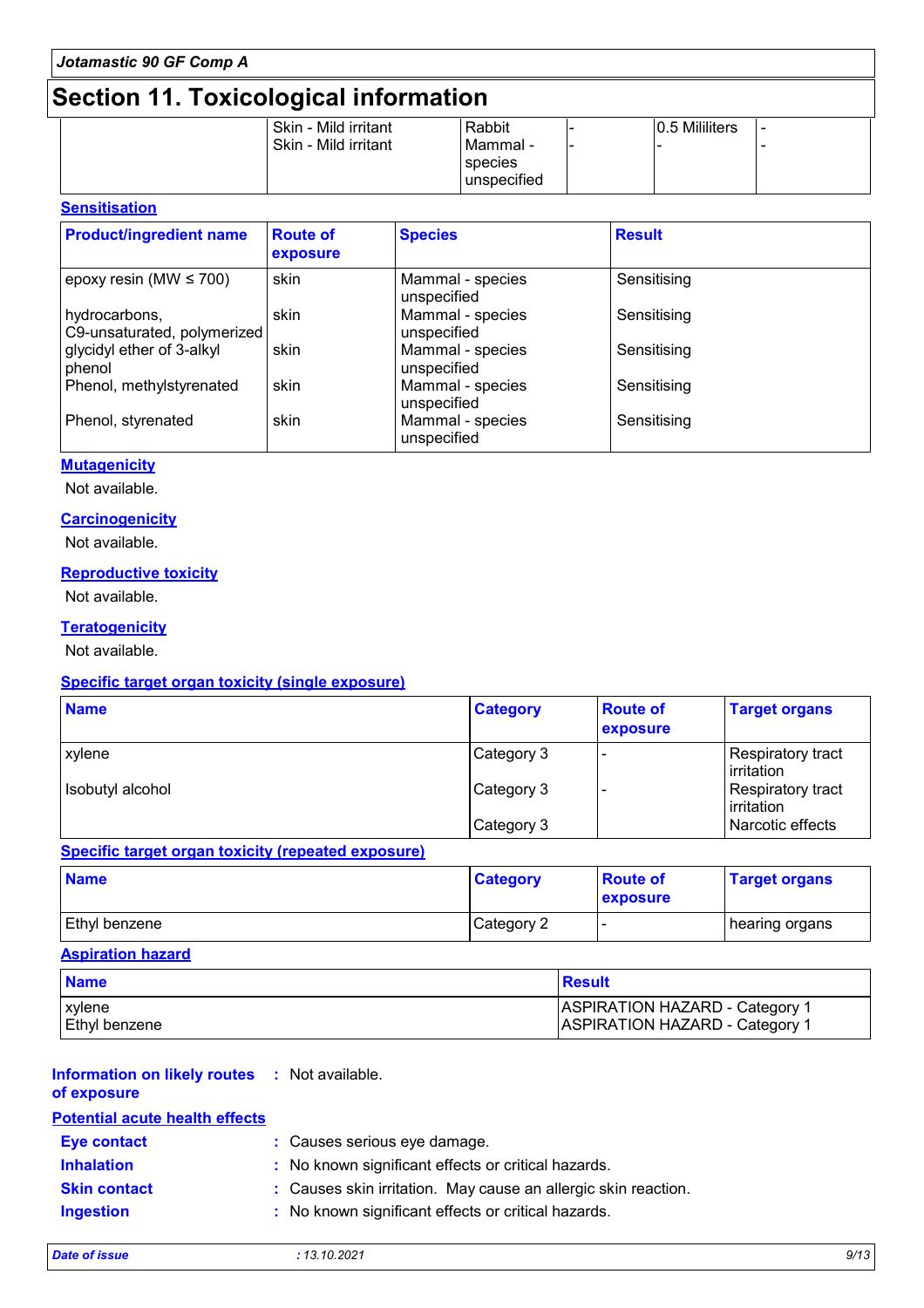## **Section 11. Toxicological information**

|                                         | <b>Symptoms related to the physical, chemical and toxicological characteristics</b>                      |
|-----------------------------------------|----------------------------------------------------------------------------------------------------------|
| <b>Eye contact</b>                      | : Adverse symptoms may include the following:<br>pain<br>watering<br>redness                             |
| <b>Inhalation</b>                       | : No specific data.                                                                                      |
| <b>Skin contact</b>                     | : Adverse symptoms may include the following:<br>pain or irritation<br>redness<br>blistering may occur   |
| <b>Ingestion</b>                        | : Adverse symptoms may include the following:<br>stomach pains                                           |
|                                         | Delayed and immediate effects as well as chronic effects from short and long-term exposure               |
| <b>Short term exposure</b>              |                                                                                                          |
| <b>Potential immediate</b><br>effects   | : Not available.                                                                                         |
| <b>Potential delayed effects</b>        | : Not available.                                                                                         |
| <b>Long term exposure</b>               |                                                                                                          |
| <b>Potential immediate</b><br>effects   | : Not available.                                                                                         |
| <b>Potential delayed effects</b>        | : Not available.                                                                                         |
| <b>Potential chronic health effects</b> |                                                                                                          |
| Not available.                          |                                                                                                          |
| <b>General</b>                          | : Once sensitized, a severe allergic reaction may occur when subsequently exposed<br>to very low levels. |
| <b>Carcinogenicity</b>                  | : No known significant effects or critical hazards.                                                      |
| <b>Mutagenicity</b>                     | : No known significant effects or critical hazards.                                                      |
| <b>Teratogenicity</b>                   | : No known significant effects or critical hazards.                                                      |
| <b>Developmental effects</b>            | : No known significant effects or critical hazards.                                                      |
| <b>Fertility effects</b>                | : No known significant effects or critical hazards.                                                      |

#### **Numerical measures of toxicity**

#### **Acute toxicity estimates**

| Route                | <b>ATE value</b> |
|----------------------|------------------|
| Oral                 | 49200 mg/kg      |
| Dermal               | 19349.16 mg/kg   |
| Inhalation (vapours) | 164.51 mg/l      |

## **Section 12. Ecological information**

#### **Toxicity**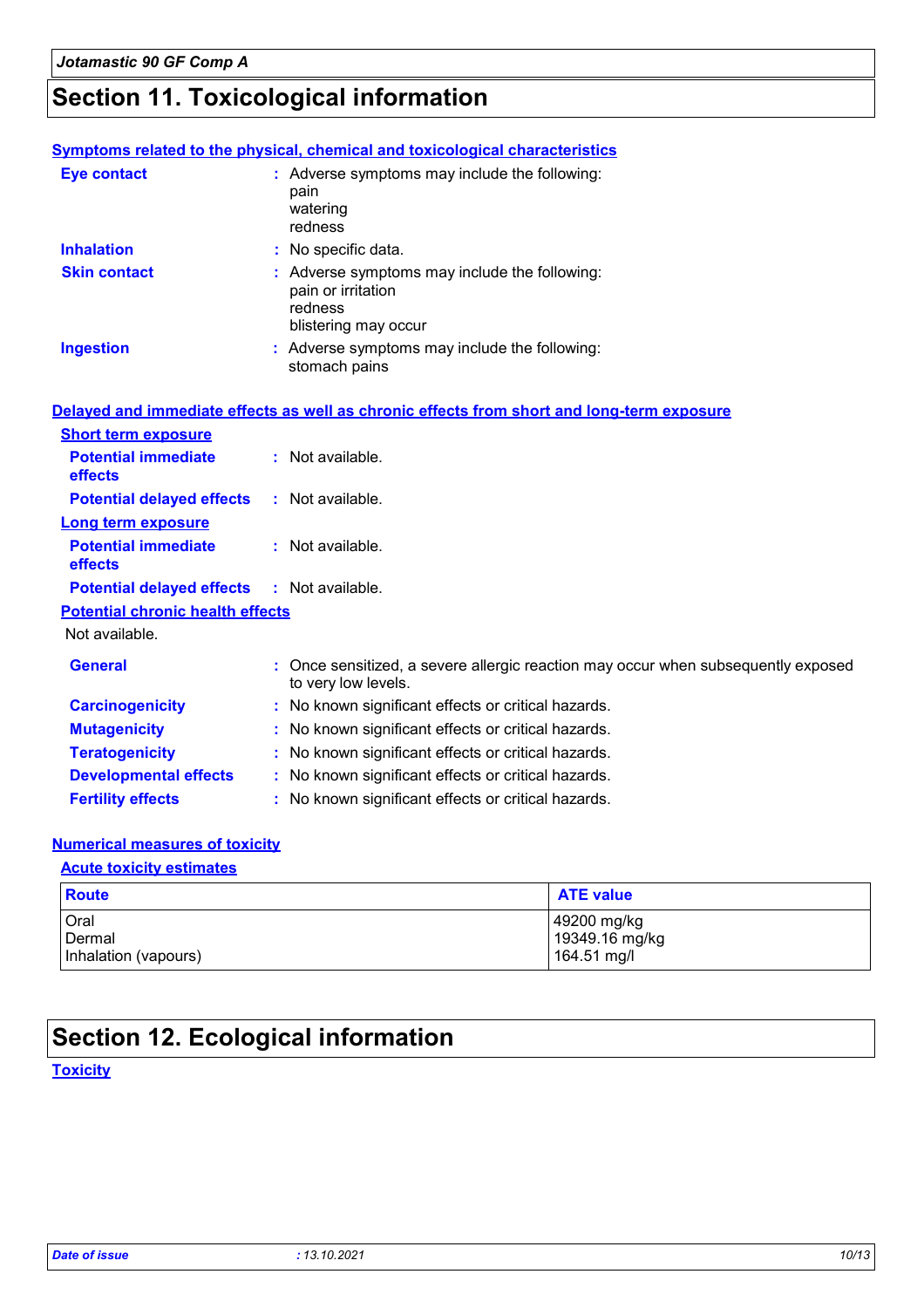## **Section 12. Ecological information**

| <b>Product/ingredient name</b> | <b>Result</b>                      | <b>Species</b>                      | <b>Exposure</b> |
|--------------------------------|------------------------------------|-------------------------------------|-----------------|
| epoxy resin (MW $\leq$ 700)    | Acute EC50 1.4 mg/l                | Daphnia                             | 48 hours        |
|                                | Acute LC50 3.1 mg/l                | Fish - pimephales promelas          | 96 hours        |
|                                | Chronic NOEC 0.3 mg/l              | Fish                                | 21 days         |
| xylene                         | Acute LC50 8500 µg/l Marine water  | Crustaceans - Palaemonetes<br>pugio | 48 hours        |
|                                | Acute LC50 13400 µg/l Fresh water  | Fish - Pimephales promelas          | 96 hours        |
| Isobutyl alcohol               | Chronic NOEC 4000 µg/l Fresh water | Daphnia - Daphnia magna             | 21 days         |
| Ethyl benzene                  | Acute EC50 7700 µg/l Marine water  | Algae - Skeletonema costatum        | 96 hours        |
|                                | Acute EC50 2.93 mg/l               | Daphnia                             | 48 hours        |
|                                | Acute LC50 4.2 mg/l                | Fish                                | 96 hours        |
| Phenol, styrenated             | Acute EC50 100 mg/l                | Algae                               | 72 hours        |
|                                | Acute EC50 54 mg/l                 | Daphnia                             | 48 hours        |
|                                | Acute LC50 25.8 mg/l               | Fish                                | 96 hours        |

#### **Persistence and degradability**

| <b>Product/ingredient name</b> | <b>Aquatic half-life</b> | <b>Photolysis</b> | <b>Biodegradability</b> |
|--------------------------------|--------------------------|-------------------|-------------------------|
| epoxy resin (MW $\leq$ 700)    |                          |                   | Not readily             |
| xylene                         |                          |                   | <b>IReadily</b>         |
| benzyl alcohol                 |                          |                   | <b>Readily</b>          |
| Ethyl benzene                  |                          |                   | <b>Readily</b>          |

#### **Bioaccumulative potential**

| <b>Product/ingredient name</b> | <b>LogP</b> <sub>ow</sub> | <b>BCF</b>  | <b>Potential</b> |
|--------------------------------|---------------------------|-------------|------------------|
| epoxy resin (MW $\leq$ 700)    | 2.64 to 3.78              |             | low              |
| <b>xylene</b>                  | 3.12                      | 8.1 to 25.9 | low              |
| hydrocarbons,                  | 3.627                     |             | low              |
| C9-unsaturated, polymerized    |                           |             |                  |
| Isobutyl alcohol               |                           |             | low              |
| benzyl alcohol                 | 0.87                      | < 100       | low              |
| Ethyl benzene                  | 3.6                       |             | low              |
| Phenol, methylstyrenated       | 3.627                     |             | low              |

#### **Mobility in soil**

**Soil/water partition coefficient (Koc) :** Not available.

**Other adverse effects** : No known significant effects or critical hazards.

## **Section 13. Disposal information**

| <b>Disposal methods</b> | : The generation of waste should be avoided or minimised wherever possible.<br>Disposal of this product, solutions and any by-products should at all times comply<br>with the requirements of environmental protection and waste disposal legislation<br>and any regional local authority requirements. Dispose of surplus and non-<br>recyclable products via a licensed waste disposal contractor. Waste should not be<br>disposed of untreated to the sewer unless fully compliant with the requirements of<br>all authorities with jurisdiction. Waste packaging should be recycled. Incineration or<br>landfill should only be considered when recycling is not feasible. This material and<br>its container must be disposed of in a safe way. Care should be taken when<br>handling emptied containers that have not been cleaned or rinsed out. Empty<br>containers or liners may retain some product residues. Vapour from product<br>residues may create a highly flammable or explosive atmosphere inside the<br>container. Do not cut, weld or grind used containers unless they have been cleaned<br>thoroughly internally. Avoid dispersal of spilt material and runoff and contact with |
|-------------------------|--------------------------------------------------------------------------------------------------------------------------------------------------------------------------------------------------------------------------------------------------------------------------------------------------------------------------------------------------------------------------------------------------------------------------------------------------------------------------------------------------------------------------------------------------------------------------------------------------------------------------------------------------------------------------------------------------------------------------------------------------------------------------------------------------------------------------------------------------------------------------------------------------------------------------------------------------------------------------------------------------------------------------------------------------------------------------------------------------------------------------------------------------------------------------------------------------------|
|                         | soil, waterways, drains and sewers.                                                                                                                                                                                                                                                                                                                                                                                                                                                                                                                                                                                                                                                                                                                                                                                                                                                                                                                                                                                                                                                                                                                                                                    |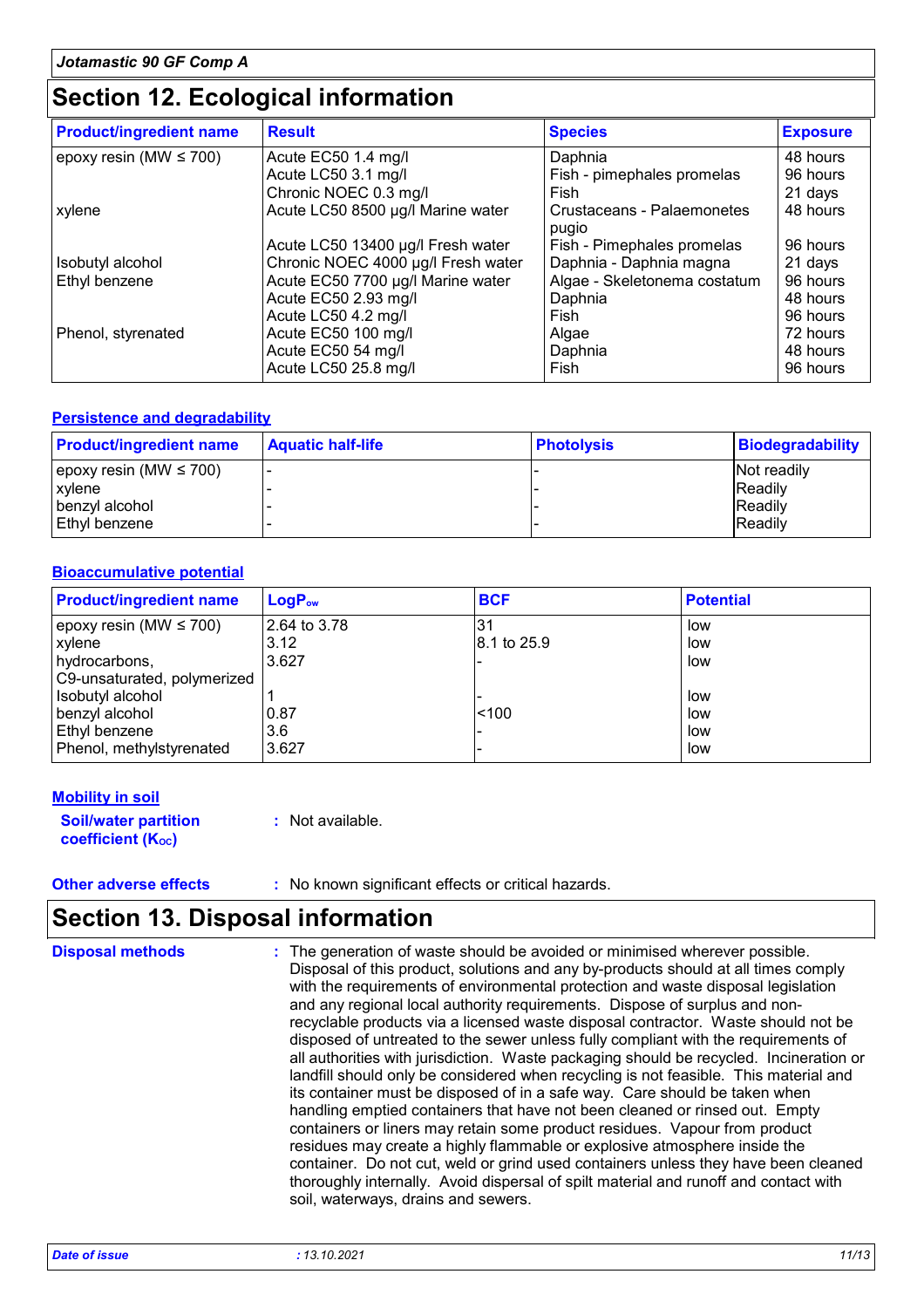## **Section 14. Transport information**

|                                        | <b>UN</b>     | <b>ADR/RID</b>                                                 | <b>IMDG</b>                            | <b>IATA</b>    |
|----------------------------------------|---------------|----------------------------------------------------------------|----------------------------------------|----------------|
| <b>UN number</b>                       | <b>UN1263</b> | <b>UN1263</b>                                                  | <b>UN1263</b>                          | <b>UN1263</b>  |
| <b>UN proper</b><br>shipping name      | Paint         | Paint                                                          | Paint                                  | Paint          |
| <b>Transport hazard</b><br>class(es)   | 3             | 3                                                              | 3                                      | 3              |
| <b>Packing group</b>                   | III           | III                                                            | $\mathbf{III}$                         | $\mathbf{III}$ |
| <b>Environmental</b><br><b>hazards</b> | No.           | No.                                                            | No.                                    | No.            |
| <b>Additional</b><br>information       |               | <b>Hazard identification</b><br>number 30<br>Tunnel code (D/E) | <b>Emergency</b><br>schedules F-E, S-E |                |

**Transport in bulk according :** Not available. **to IMO instruments** upright and secure. Ensure that persons transporting the product know what to do in the event of an accident or spillage. IMDG: Viscous substance. Transport in accordance with paragraph 2.3.2.5 **IMDG :** (applicable to receptacles < 450 litre capacity). **ADR / RID :** ADR/RID: Viscous substance. Not restricted, ref. chapter 2.2.3.1.5 (applicable to receptacles < 450 litre capacity).

### **Section 15. Regulatory information**

**Malaysia Inventory (EHS Register) :** Not determined

#### **International regulations**

**Chemical Weapon Convention List Schedules I, II & III Chemicals** Not listed.

#### **Montreal Protocol**

Not listed.

**Stockholm Convention on Persistent Organic Pollutants**

Not listed.

#### **UNECE Aarhus Protocol on POPs and Heavy Metals**

Not listed.

### **Section 16. Other information**

| <b>History</b> |  |  |
|----------------|--|--|
|                |  |  |

| <b>Date of printing</b>           | : 13.10.2021 |
|-----------------------------------|--------------|
| Date of issue/Date of<br>revision | : 13.10.2021 |
| Date of previous issue            | : 09.09.2021 |
| Version                           | : 2.06       |
|                                   |              |